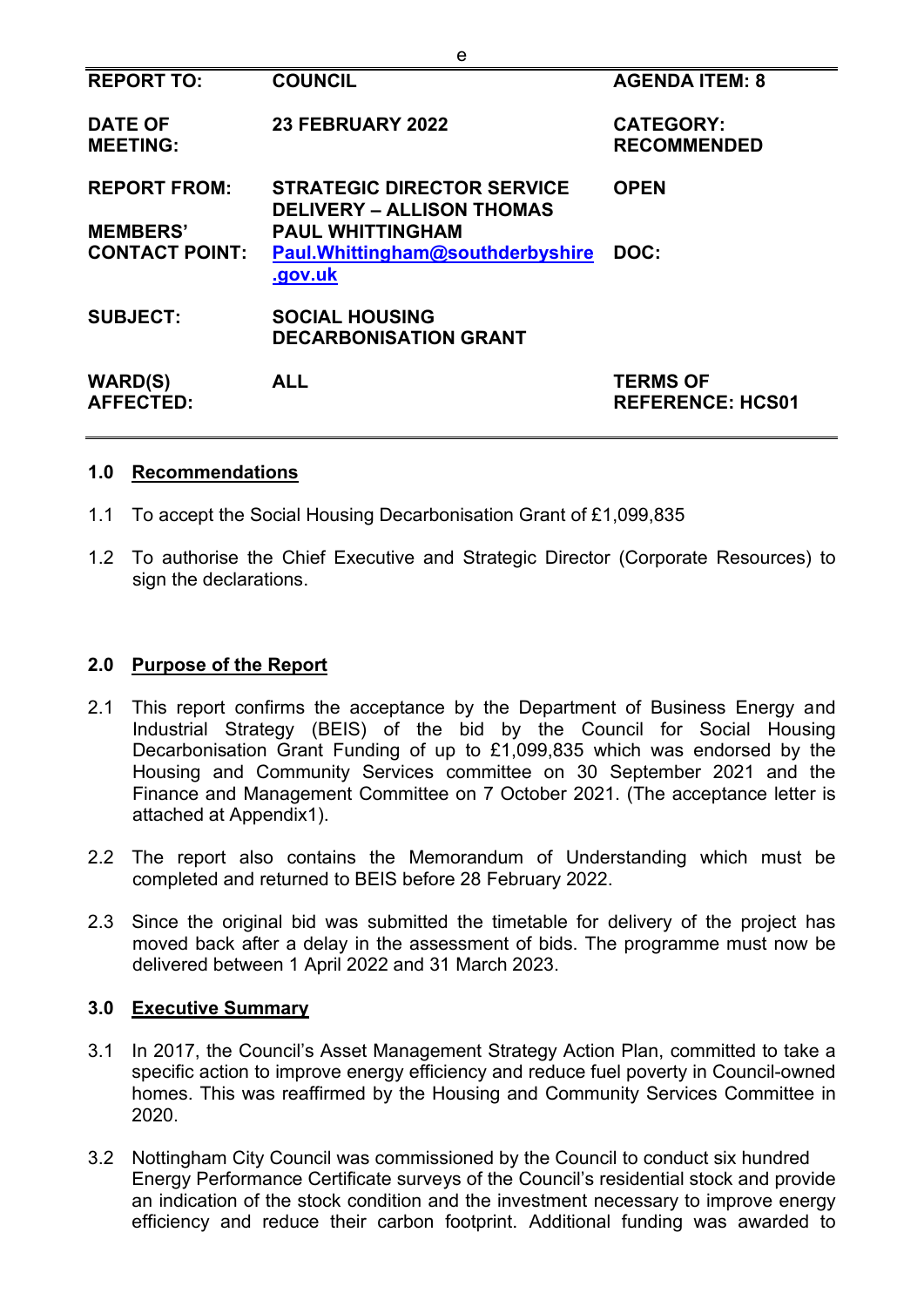Nottingham City Council by BEIS which allowed for an additional one hundred properties to be added to the survey. The survey work was completed and a detailed report was provided to the Housing and Community Services Committee

- 3.3 In August 2021, the Government published the funding regime and guidance for "Wave One" of its Social Housing Decarbonisation Fund (SHDF). The data provided by Nottingham City Council was used to inform a bid to this fund.
- 3.4 The Finance and Management Committee on 7 October 2021, endorsed the Council bid for funding of £1million and agreed to the Council contributing the required landlord contribution of 33% of the total cost of improvements that would be delivered by this scheme (approximately £500,000).
- 3.5 The bid was submitted after joint work between the Council and NOVUS as the main contractor for the work with the support of Turner Townsend the BEIS approved support advisors.
- 3.6 For the delivery stage of the project BEIS has appointed a Monitoring Officer from the Ricardo consultancy for each Council Provider. This monitoring officer will assist the Council with monitoring and reporting progress to BEIS.
- 3.7 The BEIS national team has confirmed that reporting and monitoring for the project will be demanding in the early stages although it is prepared to work in partnership with providers in order to make Wave 1 a success. BEIS hopes to use learning form this to inform the future waves of funding which will provide around £800 million for the social housing sector in future funding rounds.
- 3.8 Whilst the resolution of the Finance and Management Committee authorised the submission of the bid, it does not authorise the acceptance of the conditions attached to the acceptance of the bid.

## **4.0 Detail**

- 4.1 In order to comply with the requirements of BEIS, the Council must complete and return a Memorandum of Understanding (MOU) by 28 February 2022 (the document is attached at Appendix 2).
- 4.2 This document also contains a number of annexes for completion by the Council and the contractor either at submission of the MOU or at the specified date. These annexes are:
	- Annex 1: Section 151 or Section 73 Officer Declaration (to be provided with the signed MoU)
	- Annex 3: Grant Claim Form (to be provided with the signed MoU)
	- Annex 4: Risk Register (to be provided with the first monthly report)
	- Annex 5: Data Sharing Agreement (to be provided no later than 15 April 2022)
	- Annex 6b: Updated Baseline Milestone Schedule (to be provided with the signed MoU)
	- Annex 9: AP1a form (to be provided with the signed MoU)
	- Annex 10: Small Amounts of Funding Declaration (to be provided with the signed MoU).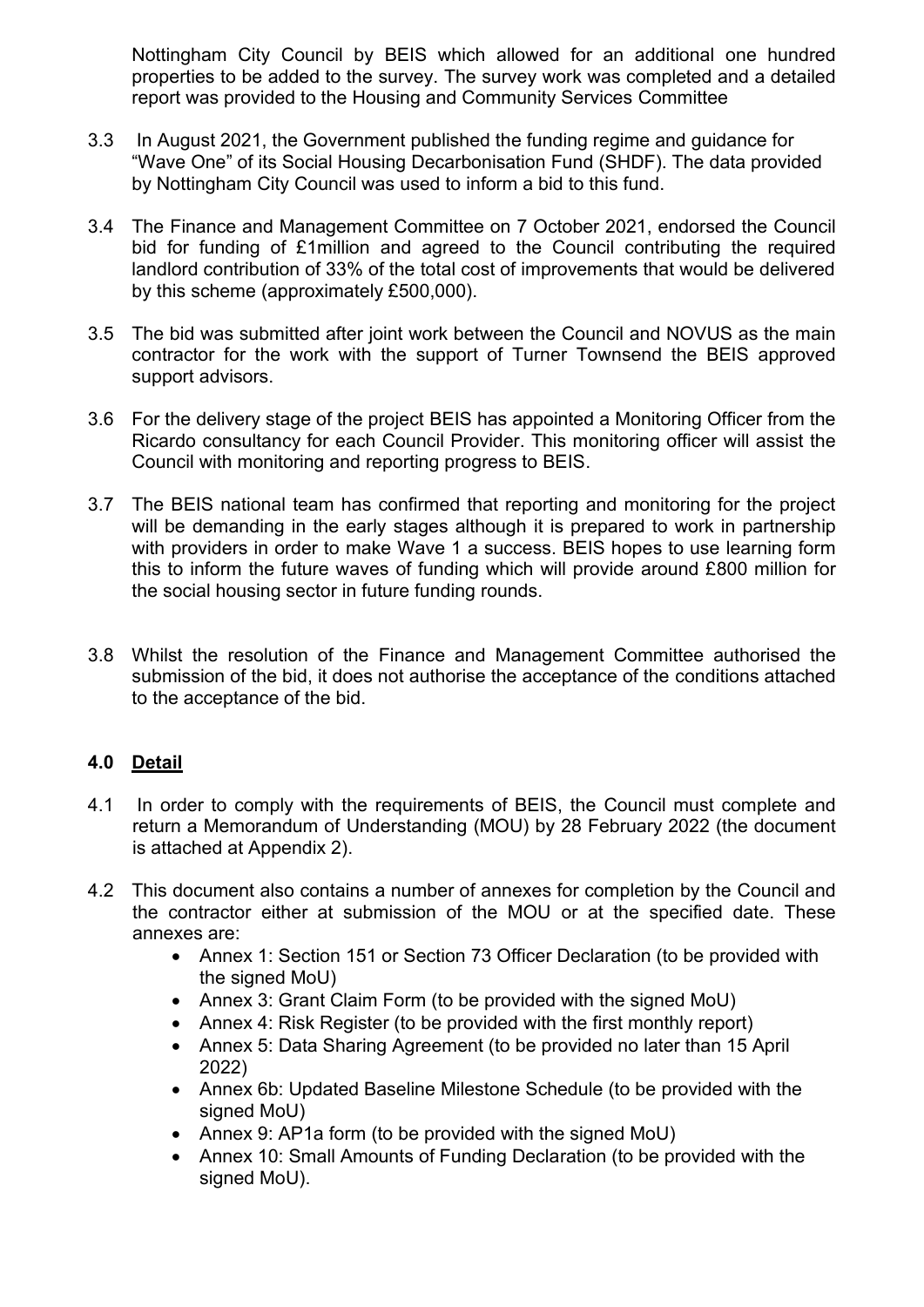- 4.3 The relevant conditions in the MoU are as follows:
	- Clauses 43-49 the Secretary of State can request that the Council repay all, or part of the Grant (inclusive of interest) if it considers that the Council is in breach of the MoU
	- Clause 44 allows the Secretary of State to suspend delivery of the project if one of the provisions of the MoU is not met
	- The Council is responsible under the MoU for the failures of its employees, contractors, agents or partners when delivering the project.
	- The Council must inform the Secretary of State in writing if it has any concerns that any of the grounds in paragraph 44 might arise or that it will not be able to meet the provisions of the MoU
	- If the Council does not use all the Grant, it must work with the Secretary of State to agree how it will be spent. However, the Secretary of State is entitled to determine an extension or in the instance an agreement cannot be reached can order the Council to repay the remainder within 30 days of the end of the Funding Period.
	- The Council must complete the risk register, provide monthly reports to the Secretary of State's Project Team, notify the Project Team of any variation in the project and keep the records for 10 years.
	- The Council must ensure that the project complies with the subsidy control regime (see 4.4 below)
	- The Council must comply with all relevant requirements of UK law relating to public procurement in force and applicable from time to time (see 4.5 below)
- 4.4 In relation to the subsidy control regime, the Council submitted a letter at application stage explaining that it intended to utilise the current Whole House contract with NOVUS to deliver the project and that this contract had been properly procured thorough a Framework Agreement and thus satisfied the subsidy control regime.
- 4.5 In relation to public procurement, as the Council intends to use the Whole House contract to deliver the project and NOVUS was selected under a Framework Agreement, the Council is compliant with all UK law relating to public procurement
- 4.6 The aim of the programme is to improve the Energy Performance Certificate (EPC) ratings of 111 Council Housing properties in the District from a total award value of £1.557 million (Exc. VAT). The typical properties are sheltered bungalows, selected on their low EPC rating and the vulnerability of their older tenants. The outcome will be warmer homes, reduced energy, improved tenant wellbeing and the elimination of fuel poverty. Measures include roof, cavity, internal, external wall and underfloor insulation, double glazing, LED lighting and Solar Photo Voltaics. These have been designed to cause least disruption to the vulnerable tenants whilst meeting the funding aims.
- 4.7 NOVUS played an important role with its teams assisting in compiling the bid and also through its understanding and experience of the Council's housing stock and the fact that it holds key supply chain partnership agreements with manufacturers and suppliers.
- 4.8 Appendix 3, attached to the report provides a detailed summary of the bid itself. This includes:
	- Project costs
	- **Starting EPC levels**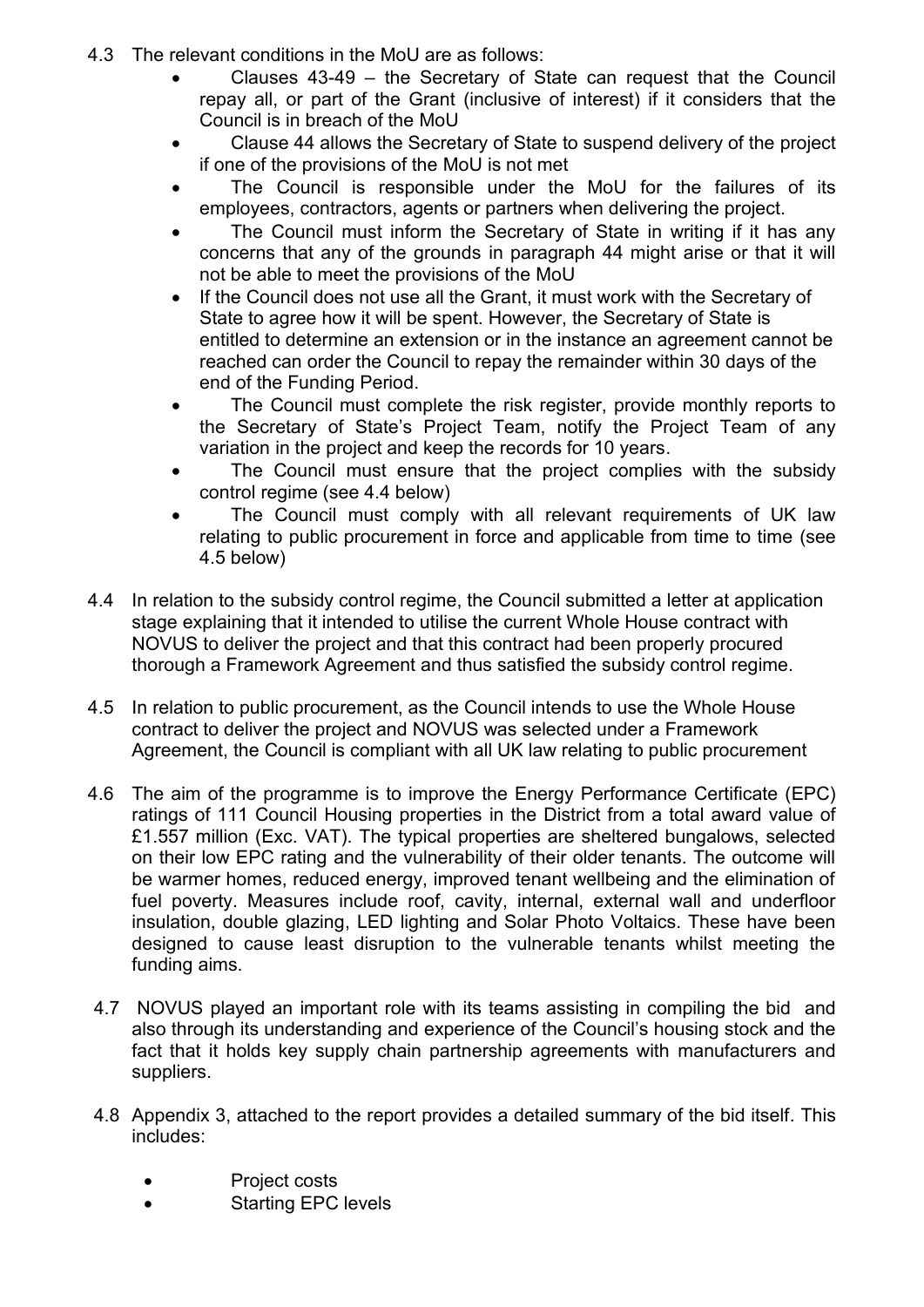- Stating Space Heating Demand Levels
- Property Type
- Fuel Type
- Planned outcomes.
- 4.9 The measures identified to improve the EPC rating of properties that are currently above or below level C are detailed in the tables below.

| Table 2a - Social Housing below EPC Band C Measures |                                                                                      |                                                           |                                        |  |  |
|-----------------------------------------------------|--------------------------------------------------------------------------------------|-----------------------------------------------------------|----------------------------------------|--|--|
| <b>Measures</b>                                     | <b>Total number</b><br>of estimated<br>installations in each<br>home per application | Estimated total costs /£<br>(inc. non-recoverable<br>Vat) | Estimated total costs /£<br>(Exc. Vat) |  |  |
| <b>External Wall Insulation</b>                     | 78                                                                                   | £<br>1,134,904.20                                         | £<br>1,070,664.34                      |  |  |
| Cavity Wall Insulation                              |                                                                                      | £<br>$\overline{a}$                                       |                                        |  |  |
| Underfloor Insulation                               | 0                                                                                    | £                                                         | £                                      |  |  |
| Loft Insulation                                     | 95                                                                                   | £<br>53,345.02                                            | £<br>50,804.78                         |  |  |
| Draughtproofing                                     |                                                                                      | £<br>$\blacksquare$                                       |                                        |  |  |
| Air Source Heat Pumps                               |                                                                                      | £<br>$\overline{a}$                                       |                                        |  |  |
| <b>Ground Source Heat Pumps</b>                     |                                                                                      | £<br>$\overline{a}$                                       |                                        |  |  |
| <b>Shared Ground Loops</b>                          |                                                                                      | £<br>$\overline{a}$                                       |                                        |  |  |
| <b>Communal Heat Networks</b>                       |                                                                                      | £<br>$\overline{a}$                                       |                                        |  |  |
| <b>District Heat Networks</b>                       |                                                                                      | £<br>$\overline{a}$                                       |                                        |  |  |
| High Retention Storage Heaters                      |                                                                                      | £<br>$\overline{\phantom{a}}$                             |                                        |  |  |
| <b>Biomass</b>                                      | 0                                                                                    | £<br>$\overline{\phantom{a}}$                             |                                        |  |  |
| Solar PV                                            | 15                                                                                   | £<br>68,288.01                                            | $\mathbf{f}$<br>68,288.01              |  |  |
| Solar Thermal                                       |                                                                                      | £<br>$\blacksquare$                                       |                                        |  |  |
| <b>Double Glazing</b>                               | 101                                                                                  | £<br>268,275.12                                           | £<br>255,500.11                        |  |  |
| Other (list below)                                  |                                                                                      |                                                           |                                        |  |  |
| Low Energy Lighting                                 | 111                                                                                  | £<br>59,841.43                                            | £<br>49,867.86                         |  |  |
| <b>Efficient Boiler Replacements</b>                |                                                                                      | £<br>$\overline{a}$                                       |                                        |  |  |
| Internal Wall Insulation                            | 0                                                                                    | £<br>L,                                                   | £                                      |  |  |
| Party Wall Cavity Insulation                        | 80                                                                                   | £<br>40,354.83                                            | $\mathbf{f}$<br>38,433.17              |  |  |
| Electric Storage Heater Replacements                | 0                                                                                    | £<br>$\overline{a}$                                       |                                        |  |  |
| <b>Flat Roof Renewal</b>                            | 0                                                                                    |                                                           | 0                                      |  |  |
| <b>Total</b>                                        | 480                                                                                  | f<br>1,625,008.61                                         | $\mathbf{f}$<br>1,533,558.27           |  |  |

| Table 2b - Social Housing EPC Band C and above Measures |    |           |           |  |  |  |
|---------------------------------------------------------|----|-----------|-----------|--|--|--|
| Other (list below)                                      |    |           |           |  |  |  |
| Loft insulation                                         | 9  | 3,939.73  | 3,752.12  |  |  |  |
| <b>Windows Doors</b>                                    | 10 | 16,273.18 | 15,498.27 |  |  |  |
| Party Wall Cavity Insulation                            | 8  | 4,530.61  | 4,314.87  |  |  |  |
| <b>Total</b>                                            | 27 | 24,743.52 | 23,565.26 |  |  |  |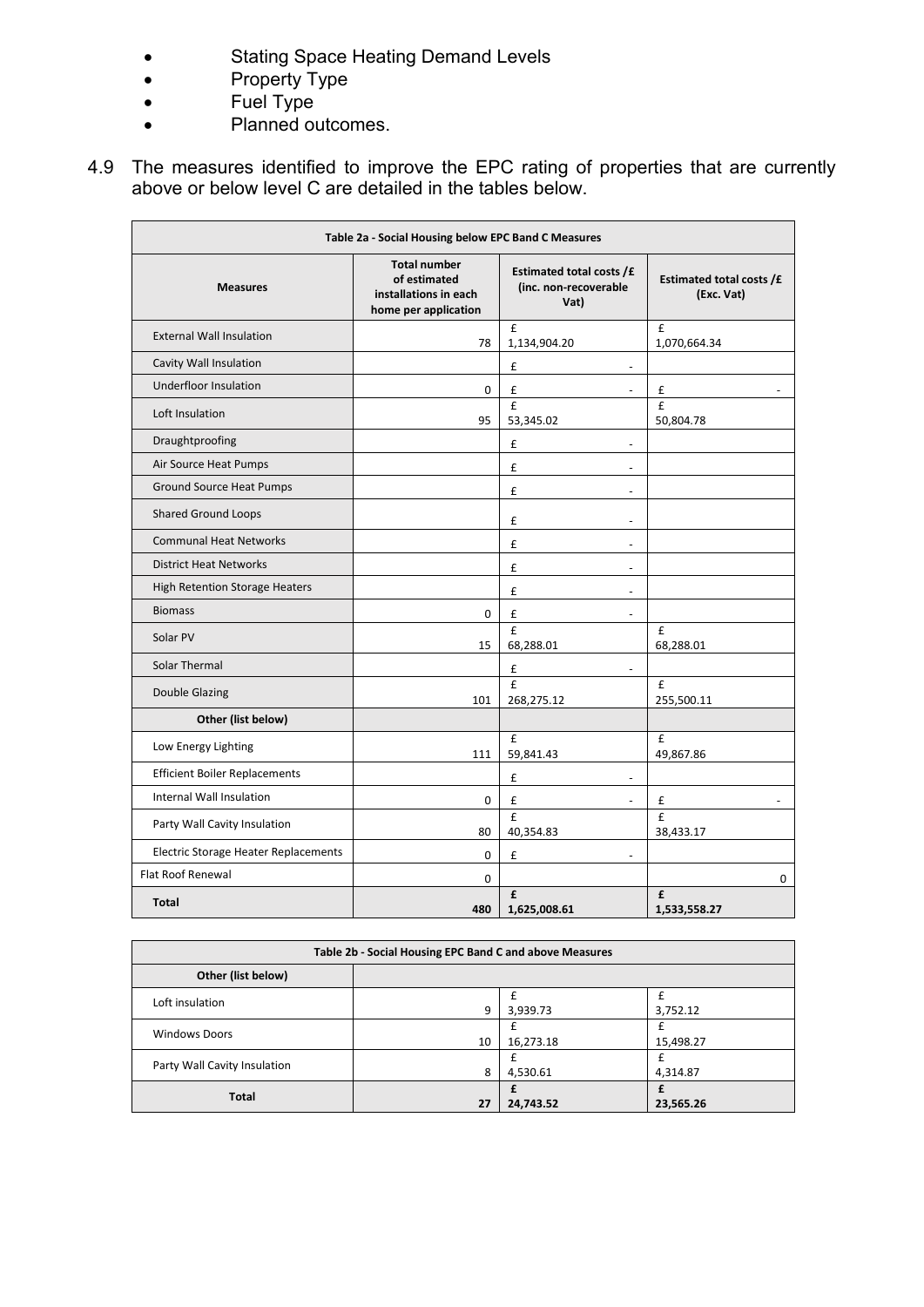## **5.0 Financial Implications**

- 5.1 As outlined in the earlier reports to the Housing and Community Services and Finance and Management Committees, the bid has achieved 66% funding for the overall cost of the programme which is around £1.648 million which will, therefore, require £549,917 landlord contribution to be provided by the Council.
- 5.2 This contribution will be met from the Housing Revenue Account (HRA) Capital budgets and the Major Repairs Reserve in line with the Medium-Term Financial Plan presented to Housing and Community Services Committee in January 2022 and Finance and Management Committee in February 2022 as part of the Budget round.
- 5.3 The Council should be mindful that the Secretary of State has the ability to request that the Council repay some or all of the grant if the Council is considered in breach of the MoU.

## **6.0 Corporate Implications**

#### **Employment Implications**

6.1 An allowance is made within the SHDF funding for the administration of the scheme. Initially it was envisaged that this allowance would be used to extend the role of the Green Homes Grant project coordinator already employed by the Council to assist in the delivery of the Green Homes Grant – Local Authority Delivery Phases 1b and 2 and 3 if the Council were to be successful in also winning further funding under these schemes. If unsuccessful then an additional short-term post will need to be supported in order to manager and deliver the scheme.

#### **Legal Implications**

- 6.2 Since the submission of the bid the current "Whole House" contract with NOVUS which already has scope for the delivery of major improvement works to Council properties has been extended and endorsed by the Housing and Community Services Committee on 27 January 2022. The contract is also currently subject to negotiations around a number of variations proposed by the Council.
- 6.3 The contract was procured in accordance with UK procurement rules as a call off contract under a Framework Agreement and is compliant with the grant conditions relating to subsidy control and procurement.

#### **Corporate Plan Implications**

- 6.4 The contents of this report make a direct contribution to the aims of the Council's Corporate Plan to:
	- Tackle climate change Strive to make South Derbyshire District Council
	- carbon neutral by 2030.
	- Work with residents, businesses and partners to reduce their carbon footprint
	- Promote health and wellbeing across the District.
	- Improve the condition of housing stock and public buildings.

#### **Risk Impact**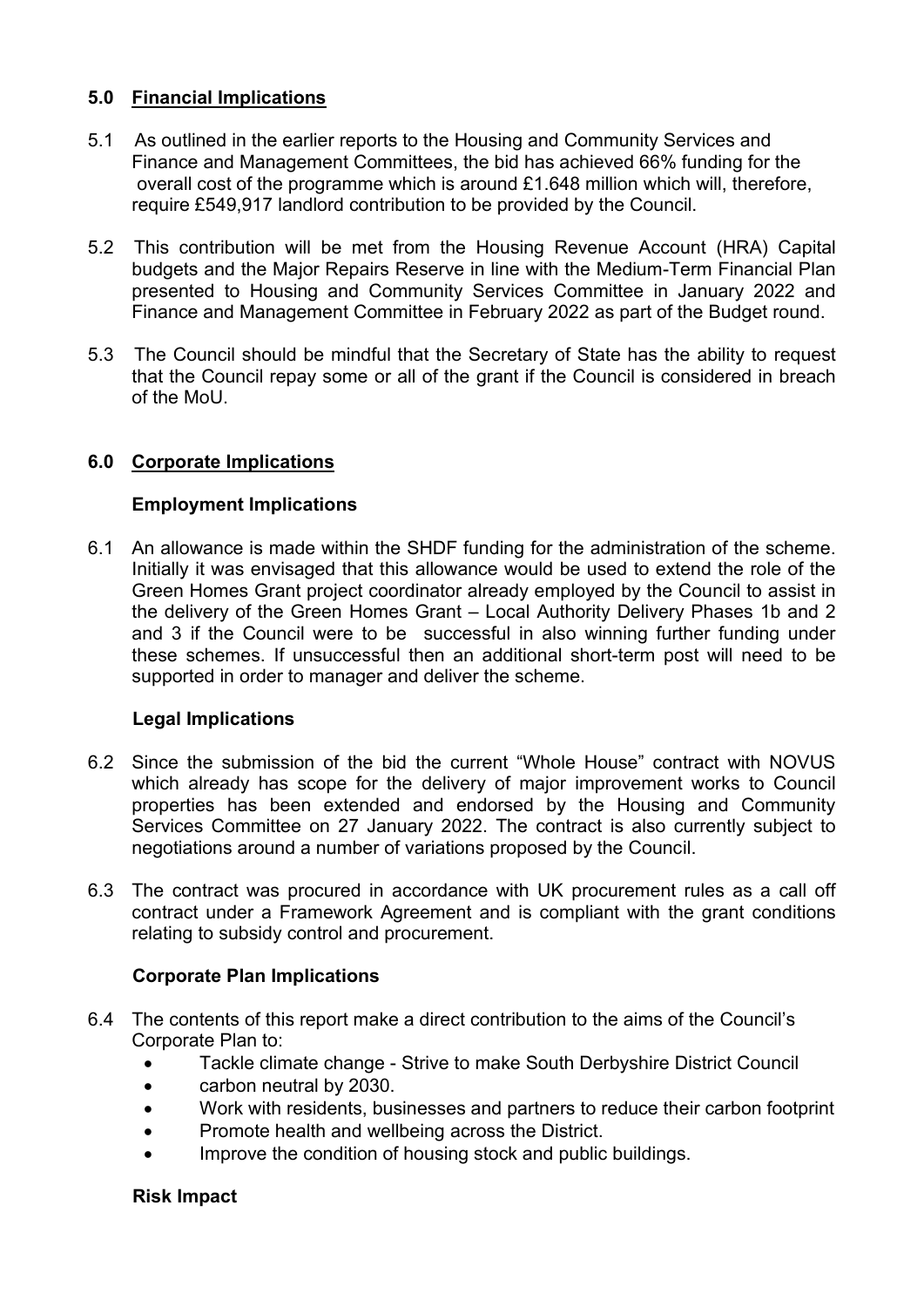- 6.5 The contents of this report make a direct contribution to mitigating the risk identified within the Corporate Risk register: Climate Emergency – The failure of the Council to achieve carbon neutrality for its operations by 2030 and carbon neutrality for the District by 2050.
- 6.5 A risk assessment framework is provided within the bid documentation. This will be completed and submitted to BEIS as requested with the first monthly report.

# **7.0 Community Impact**

## **Consultation**

- 7.1 Council tenants have already been engaged in the project through their participation and cooperation with Nottingham City and Council staff in arranging surveys in their homes. A requirement of the bid is that there is a robust plan for customer engagement in the delivery of improvement works. This duty will be shared between the Council and the contractor delivering the work. NOVUS has confirmed that its communication with affected tenants will commence twenty days before they are due to start on site.
- 7.2 The recently formed Council Tenants group has also been informed of the success of the bid.

## **Equality and Diversity Impact**

7.3 The contents of this report will assist in ensuring that homes for tenants including those with Protected Characteristics will be more energy efficient, improving their health and wellbeing.

#### **Social Value Impact**

7.4 The potential outcomes of the successful delivery of insulation and improvement plans could have a positive effect on the health and well being of tenants through the provision of homes that are affordable to manage for tenants.

#### **Environmental Sustainability**

- 7.5 It is a requirement of the bid that the impact of the project on improving the carbon and energy efficiency of homes is measured and reported to BEIS. This will also allow the Council to gauge the success of the project and provide a starting point for similar works to its properties in the coming years.
- 7.6 The provision of homes that reduce the amount of energy required to heat them and consequently the carbon footprint of these homes provides an environmentally sustainable housing stock for the future.

#### **8.0 Conclusions**

- 8.1 Securing SHDF Wave 1 funding is a significant achievement for the Council.
- 8.2 The delivery and report timetable is demanding and will require the additional resource identified in order to meet the reporting conditions of the MoU.